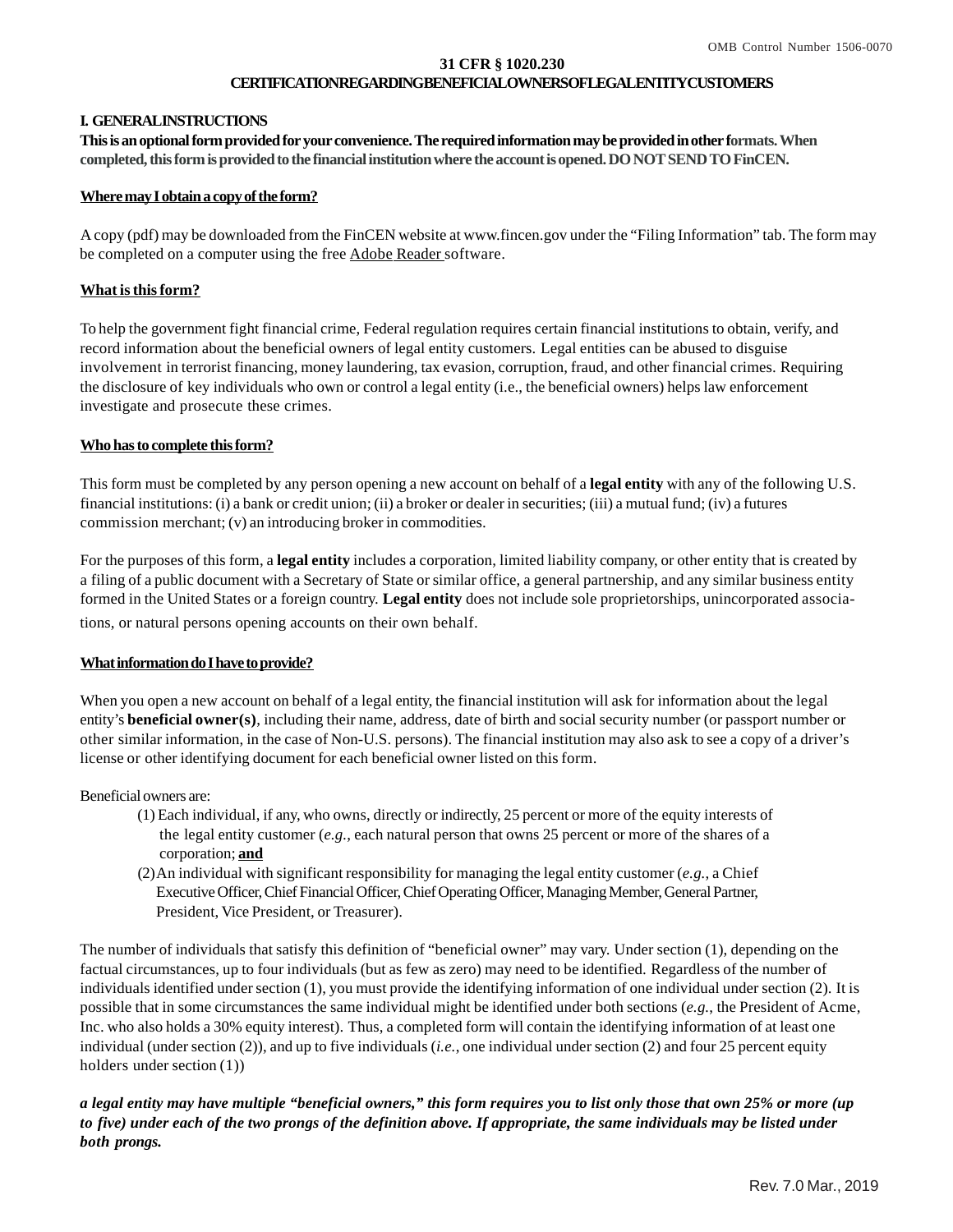# **CERTIFICATION OF BENEFICIAL OWNER(S)**

# *The information contained in this Certification is sought pursuant to Section 1020.230 of Title 31 of the United States Code of Federal Regulations (31 CFR 1020.230).*

|                                                                        |                        |  |  |  |                                                                                                                     |                   | All persons opening an account on behalf of a legal entity must provide the following information:                                                                                                                                                                                                                                                                          |          |                   |                  |                                                                                                                                                |
|------------------------------------------------------------------------|------------------------|--|--|--|---------------------------------------------------------------------------------------------------------------------|-------------------|-----------------------------------------------------------------------------------------------------------------------------------------------------------------------------------------------------------------------------------------------------------------------------------------------------------------------------------------------------------------------------|----------|-------------------|------------------|------------------------------------------------------------------------------------------------------------------------------------------------|
| 1. Last Name of Natural Person Opening Account                         |                        |  |  |  |                                                                                                                     | 2. First Name     |                                                                                                                                                                                                                                                                                                                                                                             |          | 3. Middle Initial |                  | 3a. Title                                                                                                                                      |
| 4. Name and type of Legal Entity for Which the Account is Being Opened |                        |  |  |  |                                                                                                                     |                   |                                                                                                                                                                                                                                                                                                                                                                             |          |                   |                  |                                                                                                                                                |
| 4a. Legal Entity Address                                               |                        |  |  |  |                                                                                                                     | 4b. City          |                                                                                                                                                                                                                                                                                                                                                                             |          | 4c. State         |                  | 4d. ZIP/Postal Code                                                                                                                            |
|                                                                        |                        |  |  |  |                                                                                                                     | <b>SECTION I</b>  | (To add additional individuals, see page 3)                                                                                                                                                                                                                                                                                                                                 |          |                   |                  |                                                                                                                                                |
| above. Check here $\Box$                                               |                        |  |  |  |                                                                                                                     |                   | Please provide the following information for an individual(s), if any, who, directly or indirectly, through any contract<br>if no individual meets this definition and complete Section II.                                                                                                                                                                                 |          |                   |                  | arrangement, understanding, relationship, or otherwise owns 25% or more of the equity interests of the legal entity listed                     |
| 5. Last Name                                                           |                        |  |  |  | 6. First Name                                                                                                       |                   |                                                                                                                                                                                                                                                                                                                                                                             | 7. M.L.  |                   | 8. Date of birth |                                                                                                                                                |
| 9. Address                                                             |                        |  |  |  | 10. City                                                                                                            |                   |                                                                                                                                                                                                                                                                                                                                                                             |          | 11. State         |                  | (MM/DD/YYYY)<br>12. ZIP/Postal Code                                                                                                            |
| 13. Country                                                            | 14. SSN (U.S. Persons) |  |  |  | 15. For Non-U.S. persons (SSN, Passport Number or other similar identification number)                              |                   |                                                                                                                                                                                                                                                                                                                                                                             |          |                   |                  |                                                                                                                                                |
|                                                                        |                        |  |  |  |                                                                                                                     |                   | 15a. Country of issuance:                                                                                                                                                                                                                                                                                                                                                   |          |                   |                  |                                                                                                                                                |
| safeguard.                                                             |                        |  |  |  |                                                                                                                     |                   | and country of issuance of any other government-issued document evidencing nationality or residence and bearing a photograph or similar                                                                                                                                                                                                                                     |          |                   |                  | Note: In lieu of a passport number, Non-U.S. Persons may also provide a Social Security Number, an alien identification card number, or number |
|                                                                        |                        |  |  |  |                                                                                                                     | <b>SECTION II</b> |                                                                                                                                                                                                                                                                                                                                                                             |          |                   |                  |                                                                                                                                                |
| who regularly performs similar functions.                              |                        |  |  |  |                                                                                                                     |                   | Please provide the following information for an individual with significant responsibility for managing or directing the<br>entity, including, an executive officer or senior manager (e.g., Chief Executive Officer, Chief Financial Officer, Chief<br>Operating Officer, Managing Member, General Partner, President, Vice President, Treasurer); or Any other individual |          |                   |                  |                                                                                                                                                |
| 16. Last Name                                                          |                        |  |  |  | 17. First Name                                                                                                      |                   |                                                                                                                                                                                                                                                                                                                                                                             | 18. M.I. |                   | 18a. Title       |                                                                                                                                                |
| 20. Address<br>19. Date of birth (MM/DD/YYYY)                          |                        |  |  |  |                                                                                                                     |                   | 21. City                                                                                                                                                                                                                                                                                                                                                                    |          |                   | 22. State        |                                                                                                                                                |
| 24. Country 25. SSN (U.S. Persons)<br>23. ZIP/Postal Code              |                        |  |  |  | 26. For Non-U.S. persons<br>(SSN, Passport Number or<br>similar identification number)<br>26a. Country of issuance: |                   |                                                                                                                                                                                                                                                                                                                                                                             |          |                   |                  |                                                                                                                                                |
| safeguard.                                                             |                        |  |  |  |                                                                                                                     |                   | and country of issuance of any other government-issued document evidencing nationality or residence and bearing a photograph or similar                                                                                                                                                                                                                                     |          |                   |                  | Note: In lieu of a passport number, Non-U.S. Persons may also provide a Social Security Number, an alien identification card number, or number |
|                                                                        |                        |  |  |  |                                                                                                                     |                   | I, ________________________________(name of person opening account), hereby certify, to the best of my<br>knowledge, that the information provided above is complete and correct.                                                                                                                                                                                           |          |                   |                  |                                                                                                                                                |
| Signature:                                                             |                        |  |  |  |                                                                                                                     | Date:             |                                                                                                                                                                                                                                                                                                                                                                             |          |                   |                  |                                                                                                                                                |
| Legal Entity Identifier (Optional)                                     |                        |  |  |  | (MM/DD/YYYY)                                                                                                        |                   |                                                                                                                                                                                                                                                                                                                                                                             |          |                   |                  |                                                                                                                                                |
|                                                                        |                        |  |  |  |                                                                                                                     |                   |                                                                                                                                                                                                                                                                                                                                                                             |          |                   |                  | Rev. 7.0 Mar., 2019                                                                                                                            |